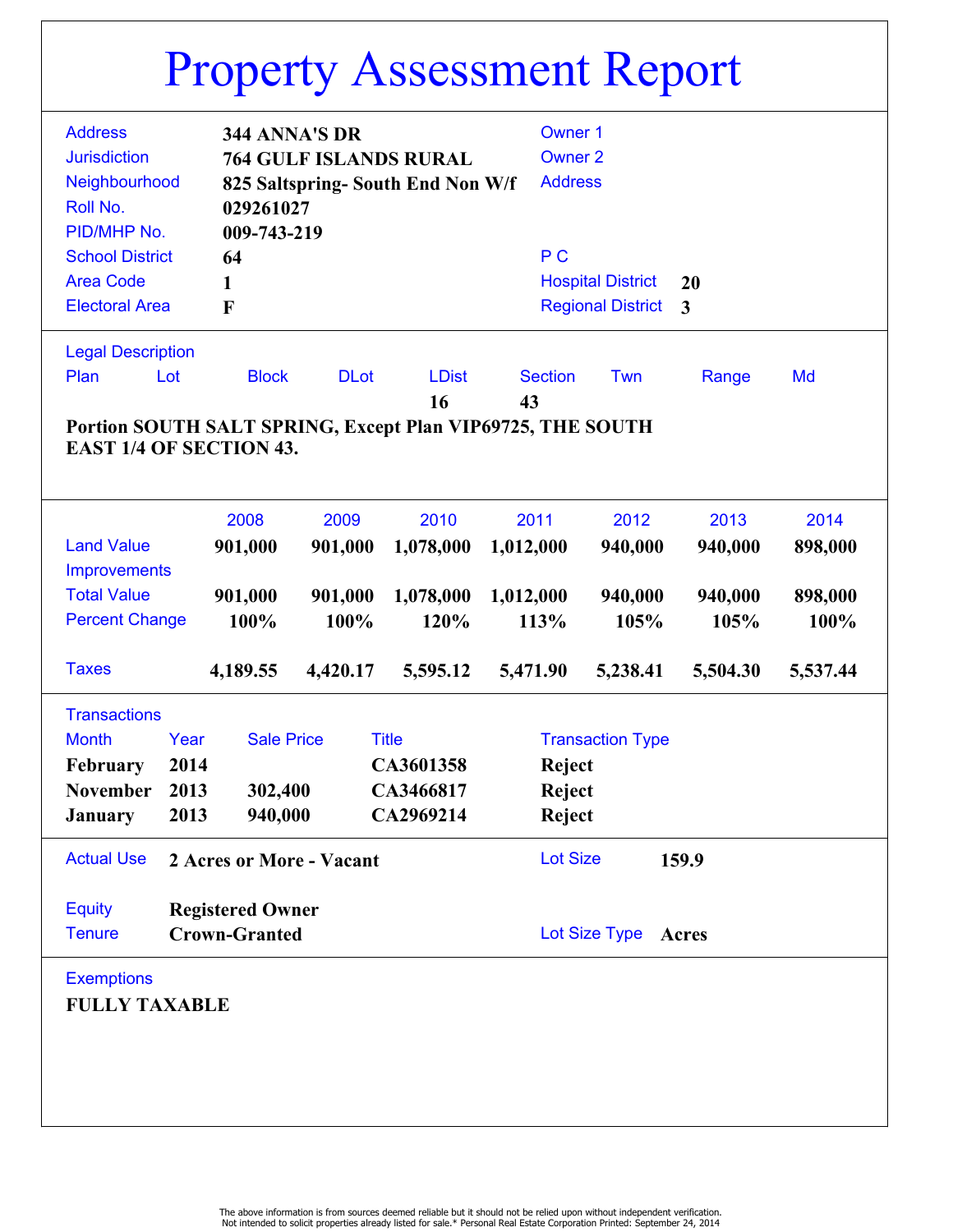|                                                                                 |                                          |                          |              |                |                                                    |          |                          | ᆂ                        |              |          |  |
|---------------------------------------------------------------------------------|------------------------------------------|--------------------------|--------------|----------------|----------------------------------------------------|----------|--------------------------|--------------------------|--------------|----------|--|
|                                                                                 | <b>Address</b>                           |                          |              |                |                                                    |          | <b>Owner 1</b>           |                          |              |          |  |
| <b>1611 MUSGRAVE RD</b><br><b>Jurisdiction</b><br><b>764 GULF ISLANDS RURAL</b> |                                          |                          |              | <b>Owner 2</b> |                                                    |          |                          |                          |              |          |  |
|                                                                                 |                                          | Neighbourhood            |              |                |                                                    |          | <b>Address</b>           |                          |              |          |  |
| 825 Saltspring-South End Non W/f<br>Roll No.<br>029261028                       |                                          |                          |              |                |                                                    |          |                          |                          |              |          |  |
|                                                                                 | PID/MHP No.                              |                          |              |                |                                                    |          |                          |                          |              |          |  |
|                                                                                 |                                          |                          | 009-728-147  |                |                                                    |          |                          |                          |              |          |  |
|                                                                                 | <b>School District</b>                   |                          | 64           |                |                                                    |          | P <sub>C</sub>           |                          |              |          |  |
|                                                                                 | <b>Area Code</b>                         |                          | 1            |                |                                                    |          | <b>Hospital District</b> | 20                       |              |          |  |
|                                                                                 | <b>Electoral Area</b>                    |                          | F            |                |                                                    |          |                          | <b>Regional District</b> | $\mathbf{3}$ |          |  |
|                                                                                 |                                          |                          |              |                |                                                    |          |                          |                          |              |          |  |
|                                                                                 | <b>Legal Description</b>                 |                          |              |                |                                                    |          |                          |                          |              |          |  |
|                                                                                 | Plan                                     | Lot                      | <b>Block</b> | <b>DLot</b>    | <b>LDist</b>                                       |          | <b>Section</b>           | Twn                      | Range        | Md       |  |
|                                                                                 |                                          |                          |              |                | 16                                                 | 43       |                          |                          |              |          |  |
|                                                                                 |                                          |                          |              |                | Portion SOUTH SALT SPRING, S 1/2 OF SW 1/4 SEC 43, |          |                          |                          |              |          |  |
|                                                                                 | <b>CONTAINING 80 ACRES MORE OR LESS.</b> |                          |              |                |                                                    |          |                          |                          |              |          |  |
|                                                                                 |                                          |                          |              |                |                                                    |          |                          |                          |              |          |  |
|                                                                                 |                                          |                          | 2008         | 2009           | 2010                                               | 2011     |                          | 2012                     | 2013         | 2014     |  |
|                                                                                 | <b>Land Value</b>                        |                          | 534,000      | 534,000        | 561,000                                            |          |                          | 496,000                  | 496,000      | 476,000  |  |
|                                                                                 |                                          |                          |              |                |                                                    | 529,000  |                          |                          |              |          |  |
| <b>Improvements</b>                                                             |                                          |                          |              |                |                                                    |          |                          |                          |              |          |  |
| <b>Total Value</b>                                                              |                                          |                          | 534,000      | 534,000        | 561,000                                            | 529,000  |                          | 496,000                  | 496,000      | 476,000  |  |
| <b>Percent Change</b>                                                           |                                          |                          | 112%<br>112% |                | 118%                                               | 111%     |                          | 104%                     | 104%         | 100%     |  |
|                                                                                 | <b>Taxes</b>                             |                          | 2,500.19     | 2,636.90       | 2,931.85                                           | 2,880.41 |                          | 2,790.46                 | 2,930.74     | 2,961.42 |  |
|                                                                                 |                                          |                          |              |                |                                                    |          |                          |                          |              |          |  |
|                                                                                 | <b>Transactions</b>                      |                          |              |                |                                                    |          |                          |                          |              |          |  |
| <b>Month</b><br>Year<br><b>Sale Price</b>                                       |                                          | <b>Title</b>             |              |                | <b>Transaction Type</b>                            |          |                          |                          |              |          |  |
| <b>February</b>                                                                 |                                          | 2014                     |              |                | CA3601357                                          |          | Reject                   |                          |              |          |  |
| November                                                                        |                                          | 2013                     | 157,500      |                | CA3466816                                          |          | <b>Reject</b>            |                          |              |          |  |
| <b>January</b>                                                                  |                                          | 2013                     | 496,000      |                | CA2969212                                          |          | <b>Reject</b>            |                          |              |          |  |
|                                                                                 |                                          |                          |              |                |                                                    |          |                          |                          |              |          |  |
|                                                                                 | <b>Actual Use</b>                        | 2 Acres or More - Vacant |              |                | <b>Lot Size</b><br>80                              |          |                          |                          |              |          |  |
|                                                                                 |                                          |                          |              |                |                                                    |          |                          |                          |              |          |  |
| <b>Equity</b><br><b>Registered Owner</b>                                        |                                          |                          |              |                |                                                    |          |                          |                          |              |          |  |
| <b>Tenure</b>                                                                   |                                          | <b>Crown-Granted</b>     |              |                | Lot Size Type<br>Acres                             |          |                          |                          |              |          |  |
|                                                                                 |                                          |                          |              |                |                                                    |          |                          |                          |              |          |  |
|                                                                                 | <b>Exemptions</b>                        |                          |              |                |                                                    |          |                          |                          |              |          |  |
| <b>FULLY TAXABLE</b>                                                            |                                          |                          |              |                |                                                    |          |                          |                          |              |          |  |
|                                                                                 |                                          |                          |              |                |                                                    |          |                          |                          |              |          |  |
|                                                                                 |                                          |                          |              |                |                                                    |          |                          |                          |              |          |  |
|                                                                                 |                                          |                          |              |                |                                                    |          |                          |                          |              |          |  |
|                                                                                 |                                          |                          |              |                |                                                    |          |                          |                          |              |          |  |
|                                                                                 |                                          |                          |              |                |                                                    |          |                          |                          |              |          |  |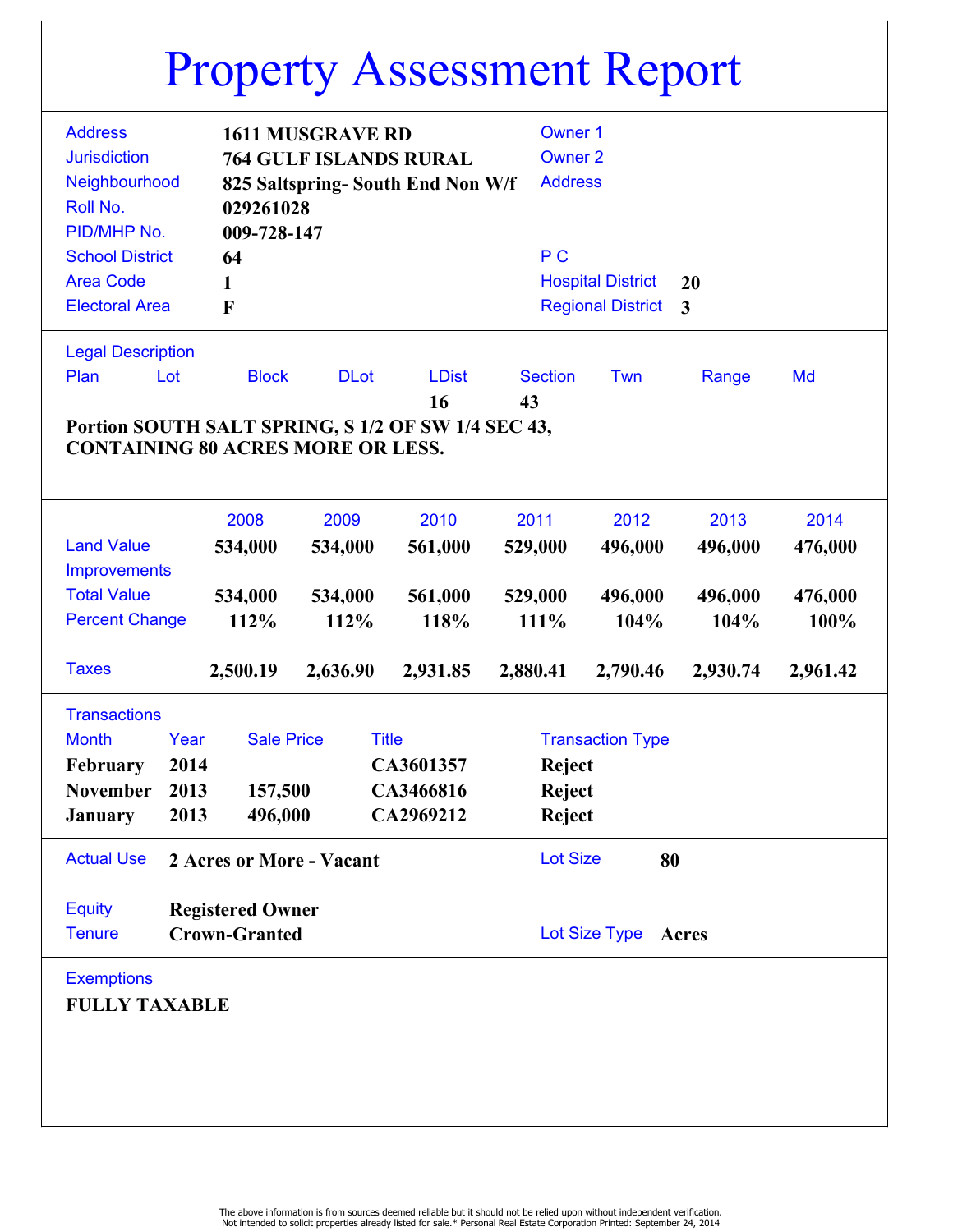|                                                               |                               |                         |                                  |                                  | ᆂ                                    |                |          |  |  |  |
|---------------------------------------------------------------|-------------------------------|-------------------------|----------------------------------|----------------------------------|--------------------------------------|----------------|----------|--|--|--|
| <b>Address</b>                                                | <b>MT TUAM RD</b>             |                         |                                  | <b>Owner 1</b>                   |                                      |                |          |  |  |  |
| <b>Jurisdiction</b>                                           | <b>764 GULF ISLANDS RURAL</b> |                         |                                  |                                  |                                      |                |          |  |  |  |
| Neighbourhood                                                 |                               |                         |                                  | <b>Owner 2</b><br><b>Address</b> |                                      |                |          |  |  |  |
|                                                               |                               |                         | 825 Saltspring-South End Non W/f |                                  |                                      |                |          |  |  |  |
| Roll No.                                                      | 000001035                     |                         |                                  |                                  |                                      |                |          |  |  |  |
| PID/MHP No.                                                   | 009-728-139                   |                         |                                  |                                  |                                      |                |          |  |  |  |
| <b>School District</b>                                        | 64                            |                         | P <sub>C</sub>                   |                                  |                                      |                |          |  |  |  |
| <b>Area Code</b>                                              | 1                             |                         |                                  |                                  | <b>Hospital District</b>             | 20             |          |  |  |  |
| <b>Electoral Area</b>                                         | F                             |                         |                                  |                                  | <b>Regional District</b>             | $\overline{3}$ |          |  |  |  |
|                                                               |                               |                         |                                  |                                  |                                      |                |          |  |  |  |
| <b>Legal Description</b>                                      |                               |                         |                                  |                                  |                                      |                |          |  |  |  |
| Plan<br>Lot                                                   | <b>Block</b>                  | <b>DLot</b>             | <b>LDist</b>                     | <b>Section</b>                   | Twn                                  | Range          | Md       |  |  |  |
|                                                               |                               |                         | 16                               |                                  |                                      |                |          |  |  |  |
| Section NE 1/4 37, Portion SALT SPRING ISLAND, CONTAINING 160 |                               |                         |                                  |                                  |                                      |                |          |  |  |  |
| <b>ACRES MORE OR LESS, Managed Forest 0329.</b>               |                               |                         |                                  |                                  |                                      |                |          |  |  |  |
|                                                               |                               |                         |                                  |                                  |                                      |                |          |  |  |  |
|                                                               |                               |                         |                                  |                                  |                                      |                |          |  |  |  |
|                                                               | 2008                          | 2009                    | 2010                             | 2011                             | 2012                                 | 2013           | 2014     |  |  |  |
| <b>Land Value</b>                                             | 127,000                       | 127,000                 | 154,000                          | 141,000                          | 129,000                              | 123,000        | 116,000  |  |  |  |
| Improvements                                                  |                               |                         |                                  |                                  |                                      |                |          |  |  |  |
| <b>Total Value</b>                                            | 127,000                       | 127,000                 | 154,000                          | 141,000                          | 129,000                              | 123,000        | 116,000  |  |  |  |
| <b>Percent Change</b>                                         | 109%                          |                         | 109%<br>133%                     | 122%                             | 111%                                 | 106%           | 100%     |  |  |  |
|                                                               |                               |                         |                                  |                                  |                                      |                |          |  |  |  |
| <b>Taxes</b>                                                  | 1,048.15                      | 1,086.31                | 1,376.97                         | 1,362.59                         | 1,346.28                             | 1,353.85       | 1,372.78 |  |  |  |
| <b>Transactions</b>                                           |                               |                         |                                  |                                  |                                      |                |          |  |  |  |
| <b>Month</b><br>Year                                          | <b>Sale Price</b>             | <b>Title</b>            |                                  |                                  | <b>Transaction Type</b>              |                |          |  |  |  |
| 2003<br><b>January</b>                                        |                               | 425,000<br><b>EV372</b> |                                  |                                  | <b>Improved Single Property Cash</b> |                |          |  |  |  |
|                                                               |                               |                         |                                  |                                  |                                      |                |          |  |  |  |
| November 1999<br>EN100489                                     |                               |                         |                                  | <b>Reject</b>                    |                                      |                |          |  |  |  |
|                                                               |                               |                         |                                  |                                  |                                      |                |          |  |  |  |
| <b>Actual Use</b><br>2 Acres or More - Vacant                 |                               |                         |                                  | <b>Lot Size</b><br>160           |                                      |                |          |  |  |  |
|                                                               |                               |                         |                                  |                                  |                                      |                |          |  |  |  |
| <b>Equity</b>                                                 | <b>Registered Owner</b>       |                         |                                  |                                  |                                      |                |          |  |  |  |
| <b>Crown-Granted</b><br><b>Tenure</b>                         |                               |                         |                                  | Lot Size Type<br>Acres           |                                      |                |          |  |  |  |
|                                                               |                               |                         |                                  |                                  |                                      |                |          |  |  |  |
| <b>Exemptions</b>                                             |                               |                         |                                  |                                  |                                      |                |          |  |  |  |
| <b>FULLY TAXABLE</b>                                          |                               |                         |                                  |                                  |                                      |                |          |  |  |  |
|                                                               |                               |                         |                                  |                                  |                                      |                |          |  |  |  |
|                                                               |                               |                         |                                  |                                  |                                      |                |          |  |  |  |
|                                                               |                               |                         |                                  |                                  |                                      |                |          |  |  |  |
|                                                               |                               |                         |                                  |                                  |                                      |                |          |  |  |  |
|                                                               |                               |                         |                                  |                                  |                                      |                |          |  |  |  |
|                                                               |                               |                         |                                  |                                  |                                      |                |          |  |  |  |